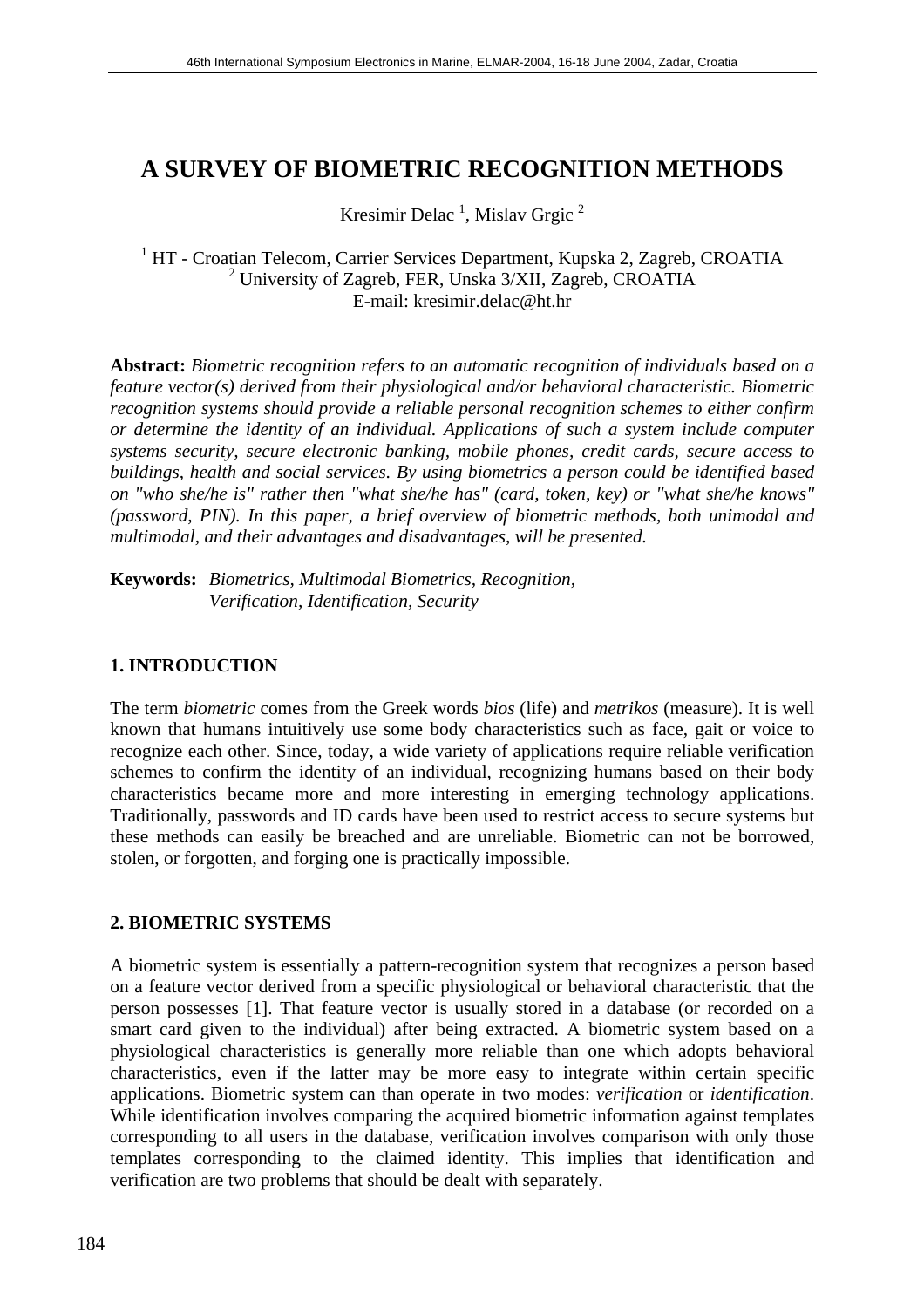A simple biometric system consists of four basic components:

- 1) *Sensor module* witch acquires the biometric data;
- 2) *Feature extraction module* where the acquired data is processed to extract feature vectors;
- 3) *Matching module* where feature vectors are compared against those in the template;
- 4) *Decision-making module* in which the user's identity is established or a claimed identity is accepted or rejected.

Any human physiological or behavioral trait can serve as a biometric characteristic as long as it satisfies the following requirements:

- 1) *Universality*. Everyone should have it;
- 2) *Distinctiveness*. No two should be the same;
- 3) *Permanence*. It should be invariant over a given period of time;
- 4) *Collectability*.

In real life applications, three additional factors should also be considered: *performance*  (accuracy, speed, resource requirements), *acceptability* (it must be harmless to users), and *circumvention* (it should be robust enough to various fraudulent methods).

## **3. OVERVIEW OF COMMONLY USED BIOMETRICS**

Since there are number of biometric methods in use (some commercial, some "not yet"), a brief overview of various biometric characteristics will be given, starting with newer technologies and then progressing to older ones [2]:

**Infrared thermogram (facial, hand or hand vein)**. It is possible to capture the pattern of heat radiated by the human body with an infrared camera. That pattern is considered to be unique for each person. It is a noninvasive method, but image acquisition is rather difficult where there are other heat emanating surfaces near the body. The technology could be used for covert recognition. A related technology using near infrared imaging is used to scan the back of a fist to determine hand vein structure, also believed to be unique. Like face recognition, it must deal with the extra issues of three-dimensional space and orientation of the hand. Set-back is the price of infrared sensors.

**Gait**. This is one of the newer technologies and is yet to be researched in more detail. Basically, gait is the peculiar way one walks and it is a complex spatio-temporal biometrics. It is not supposed to be very distinctive but can be used in some low-security applications. Gait is a behavioral biometric and may not remain the same over a long period of time, due to change in body weight or serious brain damage. Acquisition of gait is similar to acquiring a facial picture and may be an acceptable biometric. Since video-sequence is used to measure several different movements this method is computationally expensive.

**Keystroke**. It is believed that each person types on a keyboard in a characteristic way. This is also not very distinctive but it offers sufficient discriminatory information to permit identity verification. Keystroke dynamics is a behavioral biometric; for some individuals, one could expect to observe large variations in typical typing patterns. Advantage of this method is that keystrokes of a person using a system could be monitored unobtrusively as that person is keying information. Another issue to think about here is privacy.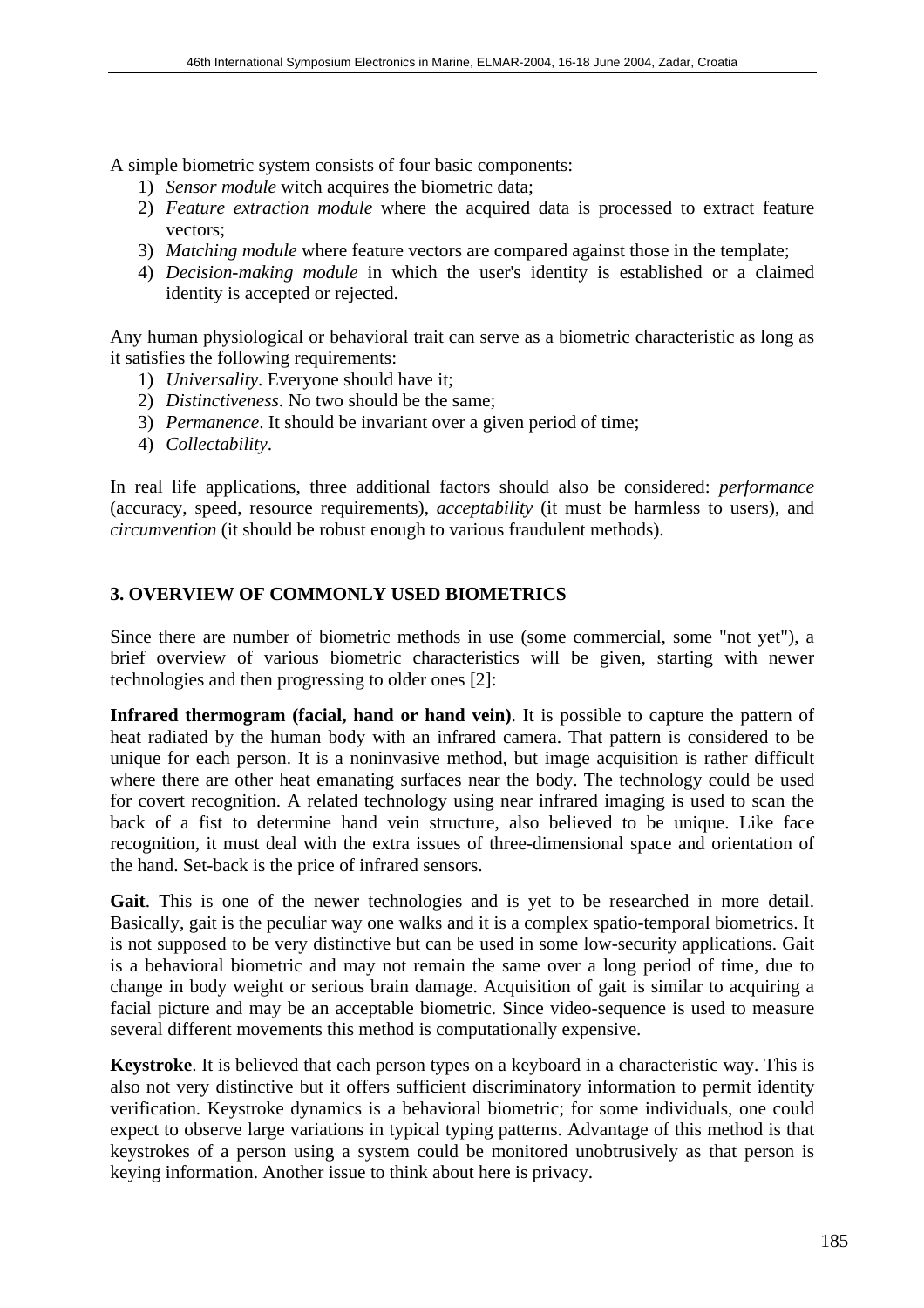**Odor**. Each object spreads around an odor that is characteristic of its chemical composition and this could be used for distinguishing various objects. This would be done with an array of chemical sensors, each sensitive to a certain group of compounds. Deodorants and parfumes could lower the distinctiveness.

**Ear**. It has been suggested that the shape of the ear and the structure of the cartilaginous tissue of the pinna are distinctive. Matching the distance of salient points on the pinna from a landmark location of the ear is the suggested method of recognition in this case. This method is not believed to be very distinctive.

**Hand geometry**. The essence of hand geometry is the comparative dimensions of fingers and the location of joints, shape and size of palm. One of the earliest automated biometric systems was installed during late 60s and it used hand geometry and stayed in production for almost 20 years. The technique is very simple, relatively easy to use and inexpensive. Dry weather or individual anomalies such as dry skin do not appear to have any negative effects on the verification accuracy. Since hand geometry is not very distinctive it cannot be used for identification of an individual from a large population, but rather in a verification mode. Further, hand geometry information may not be invariant during the growth period of children. Limitations in dexterity (arthritis) or even jewelry may influence extracting the correct hand geometry information. This method can find its commercial use in laptops rather easy. There are even verification systems available that are based on measurements of only a few fingers instead of the entire hand. These devices are smaller than those used for hand geometry.

**Fingerprint**. A fingerprint is a pattern of ridges and furrows located on the tip of each finger. Fingerprints were used for personal identification for many centuries and the matching accuracy was very high [3]. Patterns have been extracted by creating an inked impression of the fingertip on paper. Today, compact sensors provide digital images of these patterns. Fingerprint recognition for identification acquires the initial image through live scan of the finger by direct contact with a reader device that can also check for validating attributes such as temperature and pulse. Since the finger actually touches the scanning device, the surface can become oily and cloudy after repeated use and reduce the sensitivity and reliability of optical scanners. Solid state sensors overcome this and other technical difficulties because the coated silicon chip itself is the sensor. Solid state devices use electrical capacitance to sense the ridges of the fingerprint and create a compact digital image. Today, a fingerprint scanner costs about 20 USD and has become affordable in a large number of applications (laptop computer). In real-time verification systems, images acquired by sensors are used by the feature extraction module to compute the feature values. The feature values typically correspond to the position and orientation of certain critical points known as minutiae points [4]. The matching process involves comparing the two-dimensional minutiae patterns extracted from the user's print with those in the template. One problem with the current fingerprint recognition systems is that they require a large amount of computational resources.

**Face**. Facial images are the most common biometric characteristic used by humans to make a personal recognition, hence the idea to use this biometric in technology. This is a nonintrusive method and is suitable for covert recognition applications. The applications of facial recognition range from static ("mug shots") to dynamic, uncontrolled face identification in a cluttered background (subway, airport). Face verification involves extracting a feature set from a two-dimensional image of the user's face and matching it with the template stored in a database. The most popular approaches to face recognition are based on either: 1) the location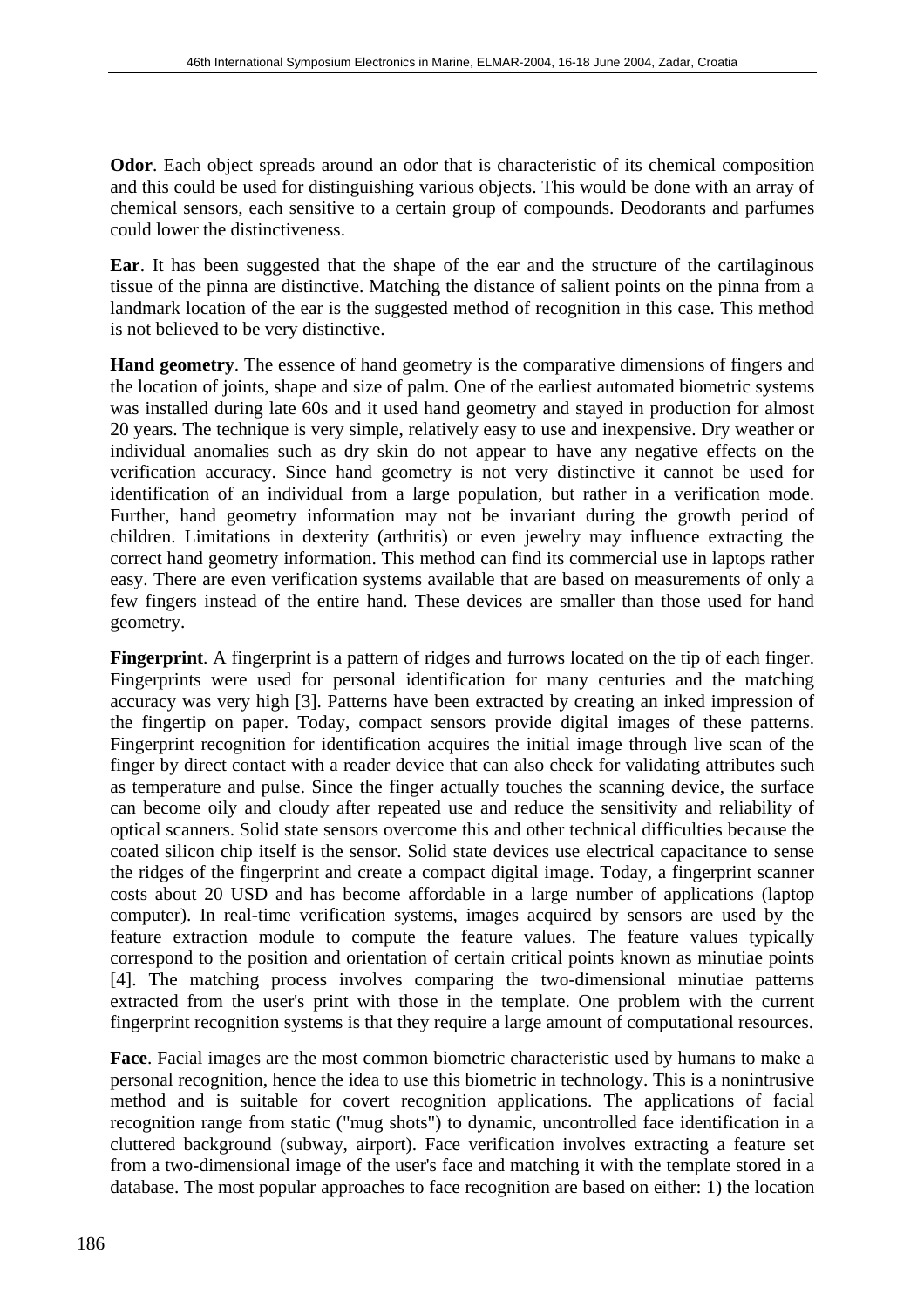and shape of facial attributes such as eyes, eyebrows, nose, lips and chin, and their spatial relationships, or 2) the overall (global) analysis of the face image that represents a face as a weighted combination of a number of canonical faces [2]. Although performance of commercially available systems is reasonable there is still significant room for improvement since false reject rate (FRR) is about 10% and false accept rate (FAR) is 1% [5]. These systems also have difficulties in recognizing a face from images captured from two different angles and under different ambient illumination conditions. It is questionable if a face itself is a sufficient basis for recognizing a person from a large number of identities with an extremely high level of confidence [6]. Facial recognition system should be able to automatically detect a face in an image, extract its features and then recognize it from a general viewpoint (i.e., from any pose) which is a rather difficult task. Another problem is the fact that the face is a changeable social organ displaying a variety of expressions.

**Retina**. Retinal recognition creates an "eye signature" from the vascular configuration of the retina which is supposed to be a characteristic of each individual and each eye, respectively. Since it is protected in an eye itself, and since it is not easy to change or replicate the retinal vasculature, this is one of the most secure biometric. Image acquisition requires a person to look through a lens at an alignment target, therefore it implies cooperation of the subject. Also retinal scan can reveal some medical conditions and as such public acceptance is questionable.

**Iris**. The iris begins to form in the third month of gestation and the structures creating its pattern are largely complete by the eight month. Its complex pattern can contain many distinctive features such as arching ligaments, furrows, ridges, crypts, rings, corona, freckles and a zigzag collarette [7]. Iris scanning is less intrusive than retinal because the iris is easily visible from several meters away. Responses of the iris to changes in light can provide an important secondary verification that the iris presented belongs to a live subject. Irises of identical twins are different, which is another advantage. Newer systems have become more user-friendly and cost-effective. A careful balance of light, focus, resolution and contrast is necessary to extract a feature vector from localized image. While the iris seems to be consistent throughout adulthood, it varies somewhat up to adolescence.

**Palmprint**. Like fingerprints, palms of the human hands contain unique pattern of ridges and valleys. Since palm is larger then a finger, palmprint is expected to be even more reliable than fingerprint. Palmprint scanners need to capture larger area with similar quality as fingerprint scanners, so they are more expensive. A highly accurate biometric system could be combined by using a high-resolution palmprint scanner that would collect all the features of the palm such as hand geometry, ridge and valley features, principal lines, and wrinkles.

**Voice**. The features of an individual's voice are based on physical characteristics such as vocal tracts, mouth, nasal cavities and lips that are used in creating a sound. These characteristics of human speech are invariant for an individual, but the behavioral part changes over time due to age, medical conditions and emotional state. Voice recognition techniques are generally categorized according to two approaches: 1) Automatic Speaker Verification (ASV) and 2) Automatic Speaker Identification (ASI). Speaker verification uses voice as the authenticating attribute in a two-factor scenario. Speaker identification attempts to use voice to identify who an individual actually is. Voice recognition distinguishes an individual by matching particular voice traits against templates stored in a database. Voice systems must be trained to the individual's voice at enrollment time, and more than one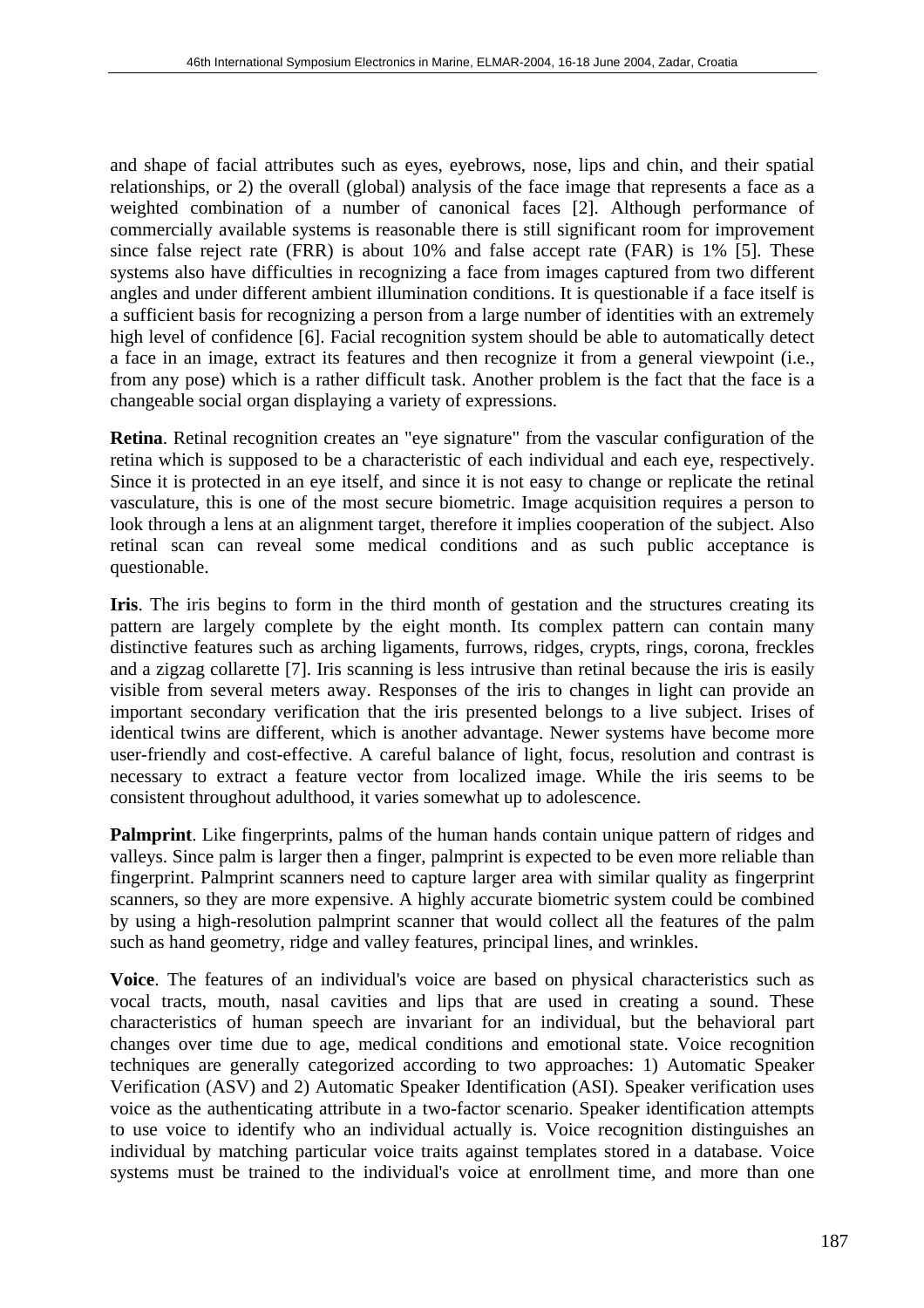enrollment session is often necessary. Feature extraction typically measures formants or sound characteristics unique to each person's vocal tract. The pattern matching algorithms used in voice recognition are similar to those used in face recognition.

**Signature**. Signature is a simple, concrete expression of the unique variations in human hand geometry. The way a person signs his or her name is known to be characteristic of that individual. Collecting samples for this biometric includes subject cooperation and requires the writing instrument. Signatures are a behavioral biometric that change over a period of time and are influenced by physical and emotional conditions of a subject. In addition to the general shape of the signed name, a signature recognition system can also measure pressure and velocity of the point of the stylus across the sensor pad.

**DNA**. Deoxyribonucleic acid (DNA) is probably the most reliable biometrics. It is in fact a one-dimensional code unique for each person. Exception are identical twins. This method, however, has some drawbacks: 1) contamination and sensitivity, since it is easy to steal a piece of DNA from an individual and use it for an ulterior purpose, 2) no real-time application is possible because DNA matching requires complex chemical methods involving expert's skills, 3) privacy issues since DNA sample taken from an individual is likely to show susceptability of a person to some diseases. All this limits the use of DNA matching to forensic applications.

It is obvious that no single biometric is the "ultimate" recognition tool and the choice depends on the application. A brief comparison of the above techniques based on seven factors described in section 2 is provided in Table I [2].

| <b>Biometric</b><br>characteristic | Universality | Distinctiveness | Permanence   | Collectabillity | Performance | Acceptability | Circumvention |
|------------------------------------|--------------|-----------------|--------------|-----------------|-------------|---------------|---------------|
| <b>Facial thermogram</b>           | H            | H               | L            | H               | M           | H             | L             |
| <b>Hand vein</b>                   | M            | M               | M            | M               | M           | M             | L             |
| Gait                               | M            | L               | L            | H               | L           | H             | M             |
| Keystroke                          | L            | L               | L            | M               | L           | M             | $\mathbf{M}$  |
| Odor                               | H            | H               | H            | L               | L           | M             | L             |
| Ear                                | M            | $\mathbf M$     | H            | M               | M           | H             | $\mathbf{M}$  |
| <b>Hand geometry</b>               | M            | M               | M            | H               | M           | M             | M             |
| Fingerprint                        | M            | H               | H            | M               | H           | M             | M             |
| Face                               | H            | L               | $\mathbf M$  | H               | L           | H             | H             |
| Retina                             | H            | H               | M            | L               | H           | L             | L             |
| Iris                               | H            | H               | H            | M               | H           | L             | L             |
| <b>Palmprint</b>                   | M            | H               | H            | M               | H           | M             | M             |
| <b>Voice</b>                       | M            | L               | L            | M               | L           | H             | H             |
| <b>Signature</b>                   | L            | L               | $\mathbf{L}$ | H               | L           | H             | H             |
| <b>DNA</b>                         | H            | H               | H            | L               | H           | L             | L             |

**Table I** Comparison of various biometric technologies [2]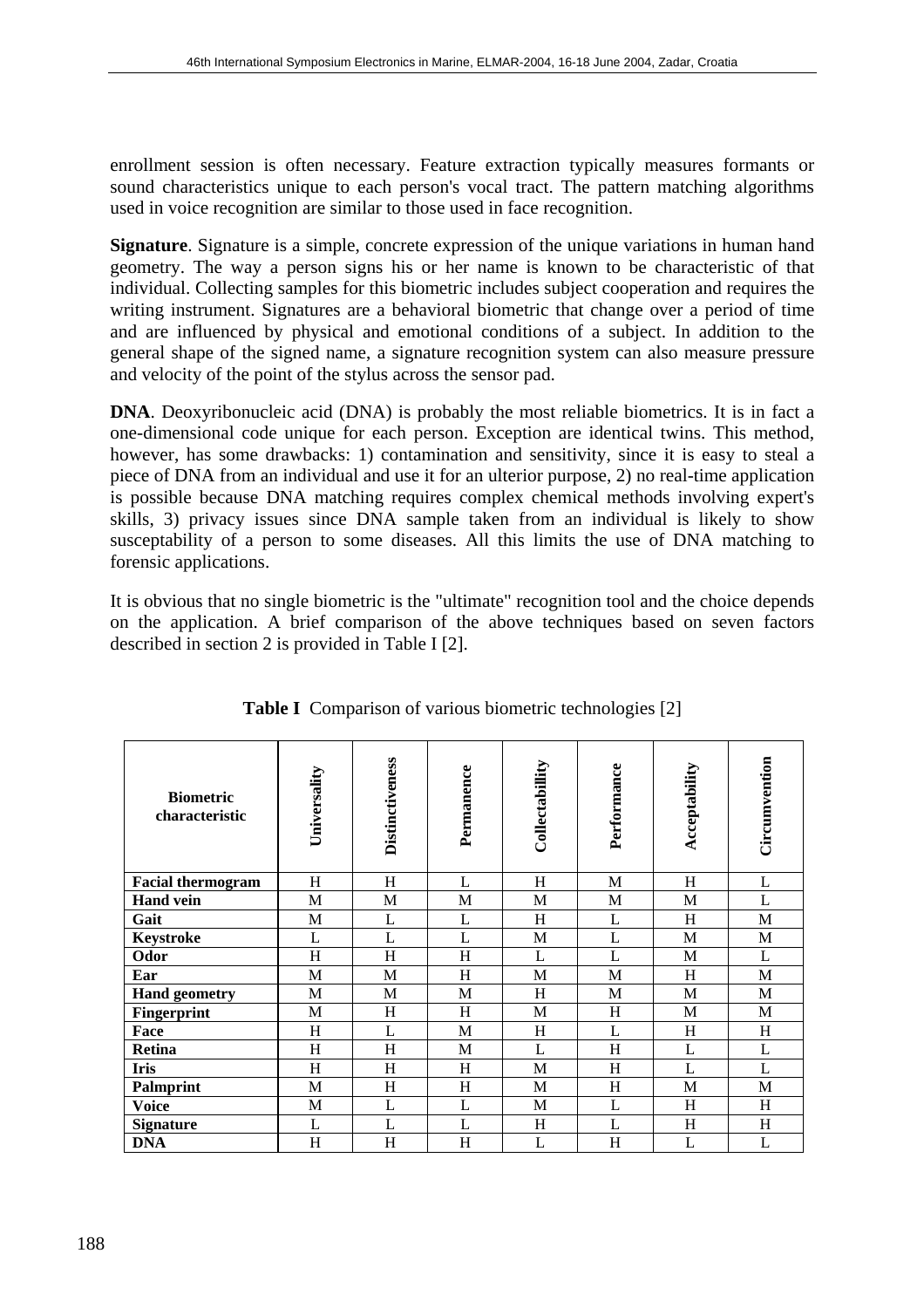#### **4. BIOMETRIC SYSTEM PERFORMANCE**

Due to different positioning on the acquiring sensor, imperfect imaging conditions, environmental changes, deformations, noise and bad user's interaction with the sensor, it is impossible that two samples of the same biometric characteristic, acquired in different sessions, exactly coincide. For this reason a biometric matching systems' response is typically a matching score *s* (normally a single number) that quantifies the similarity between the input and the database template representations. The higher the score, the more certain the system is that the two samples coincide [1]. A similarity score *s* is compared with an acceptance threshold *t* and if *s* is greater than or equal to *t* compared samples belong to a same person. Pairs of biometric samples generating scores lower than *t* belong to a different person. The distribution of scores generated from pairs of samples from different persons is called an *impostor distribution*, and the score distribution generated from pairs of samples of the same person is called a *genuine distribution*, Figure 1 [1].



Fig. 1. Biometric system error rates [1]

The main system errors are usually measured in terms of:

- FNMR (*false nonmatch rate*) mistaking two biometrics measurements from the same person to be from two different persons;
- FMR (*false match rate*) mistaking biometric measurement from two different persons to be from the same person.

FNMR and FMR are basically functions of the system threshold *t*: if the system's designers decrease *t* to make the system more tolerant to input variations and noise, FMR increases. On the other hand, if they raise *t* to make the system more secure, FNMR increases accordingly [1]. FMR and FNMR are brought together in a receiver operating characteristic (ROC) curve that plots the FMR against FNMR (or 1-FNMR) at different thresholds, Figure 2 [1].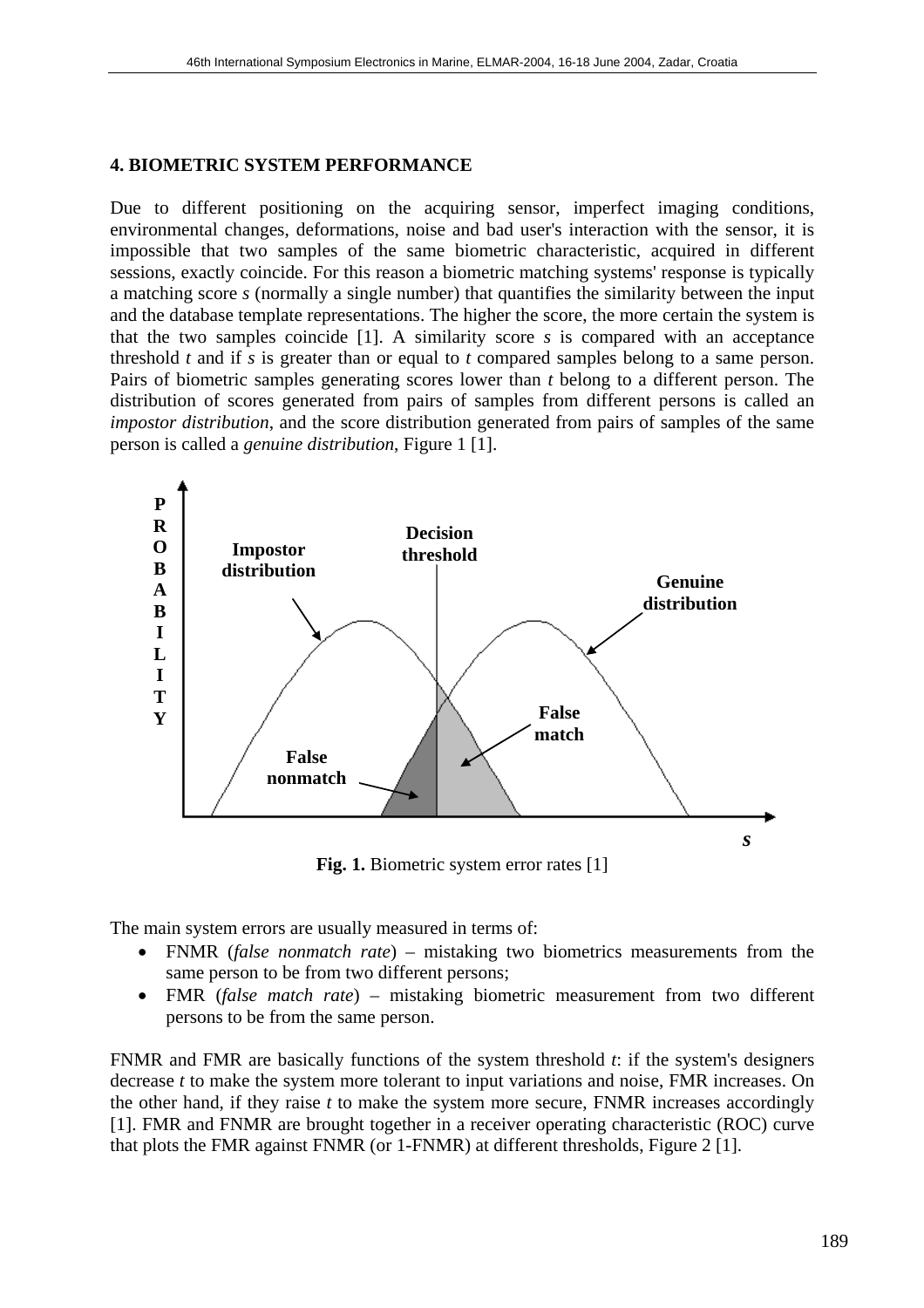

**Fig. 2.** Receiver operating characteristic (ROC) [1]

There are two other recognition error rates that can be also used and they are: *failure to capture* (FTC) and *failure to enroll* (FTE). FTC denotes the percentage of times the biometric device fails to automatically capture a sample when presented with a biometric characteristic. This usually happens when system deals with a signal of insufficient quality. The FTE rate denotes the percentage of times users cannot enroll in the recognition system.

### **5. UNIMODAL BIOMETRIC SYSTEMS**

There is a variety of problems with biometric systems installed in real world applications which prove that biometrics is not fully solved problem. As shown in Table II [8] there is still plenty of scope for improvement.

| <b>Biometric</b><br>characteristic | <b>Test</b>            | <b>Test Parameter</b>                                                                                | <b>FNMR</b> | <b>FMR</b> |
|------------------------------------|------------------------|------------------------------------------------------------------------------------------------------|-------------|------------|
| Fingerprint                        | FVC2002 <sup>[3]</sup> | Users mostly in the age group 20-39                                                                  | $0.2\%$     | $0.2\%$    |
| Face                               | FRVT2002 [5]           | Enrollment and test images were<br>collected in indoor environment and<br>could be on different days | $10\%$      | $1\%$      |
| Voice                              | <b>NIST2000</b>        | Text dependent                                                                                       | $10-20%$    | $2 - 5\%$  |

**Table II** State-of-the-Art Error Rates associated with fingerprints, face, and voice biometric systems [8]

Limitations of biometric systems using any single biometric characteristic [2]:

- 1) *Noise in sensed data*: Example is a fingerprint with a scare. Noisy data can also result from accumulation of dirt on a sensor or from ambient conditions.
- 2) *Intra-class variations*: Biometric data acquired from an individual during authentication may be very different from the data that was used to generate the template during enrollment. This variation is typically caused by a user who is incorrectly interacting with the sensor.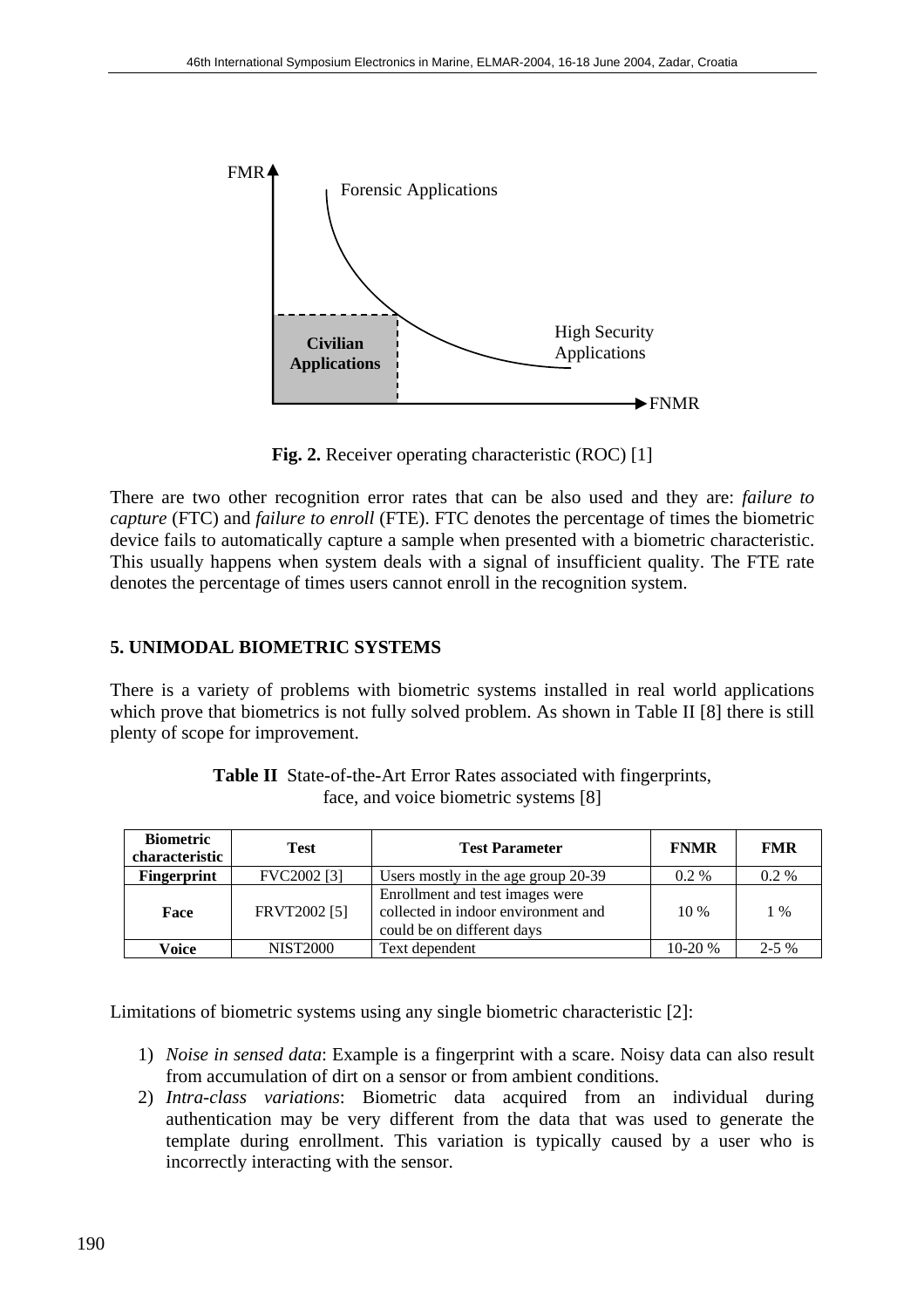- 3) *Distinctiveness*: While a biometric trait is expected to vary significantly across individuals, there may be large inter-class similarities in the feature sets used to represent these traits. This limitation restricts the discriminability provided by the biometric trait.
- 4) *Non-universality*: While every user is expected to possess the biometric trait being acquired, in reality it is possible that a group of users do not posses that particular biometric characteristic.
- 5) *Spoof attacks*: An individual may attempt to forge the biometric trait. This is particularly easy when signature and voice are used as an identifier.

#### **6. MULTIMODAL BIOMETRIC SYSTEMS**

Limitations of unimodal biometric systems can be overcome by using *multimodal biometric systems* [9]. A multimodal biometric system uses multiple applications to capture different types of biometrics. This allows the integration of two or more types of biometric recognition and verification systems in order to meet stringent performance requirements. Such systems are expected to be more reliable due to the presence of multiple, independent pieces of evidence [10]. These systems are also able to meet the strict performance requirements imposed by various applications [11].

A multimodal system could be, for instance, a combination of fingerprint verification, face recognition, voice verification and smart-card or any other combination of biometrics. This enhanced structure takes advantage of the proficiency of each individual biometric and can be used to overcome some of the limitations of a single biometric. For instance, it is estimated that 5% of the population does not have legible fingerprints, a voice could be altered by a cold and face recognition systems are susceptible to changes in ambient light and the pose of the subject's head. A multimodal system, which combines the conclusions made by a number of unrelated biometrics indicators, can overcome many of these restrictions.

#### *Levels of consolidation*

Information presented by multiple traits may be consolidated at various levels. At the *feature extraction level,* the data obtained from each sensor is used to compute a feature vector. Since data from various traits are independent of each other they can be concatenated to a new vector with higher dimensionality that represents a person's identity in a new hyperspace. This new vector is then used in the matching and decision-making modules of the biometric system. At the *matching score level*, each individual system provides a matching score and those scores are combined to affirm the authenticity of the claimed identity. At the *decision level*, each individual system provides multiple biometric data and the resulting vectors are individually classified into two classes – accept or reject. Final decisions are consolidated by employing techniques such as majority voting.

Integration at the feature extraction level is expected to perform better than fusion at two other levels. However, this is not always the best solution. The feature shapes of multiple biometrics may not be compatible and even if they are compatible there is still a problem of combining the feature set. Concatenation could result in a feature vector with a very large dimensionality. Fusion at the decision level is considered to be rigid due to the availability of limited information.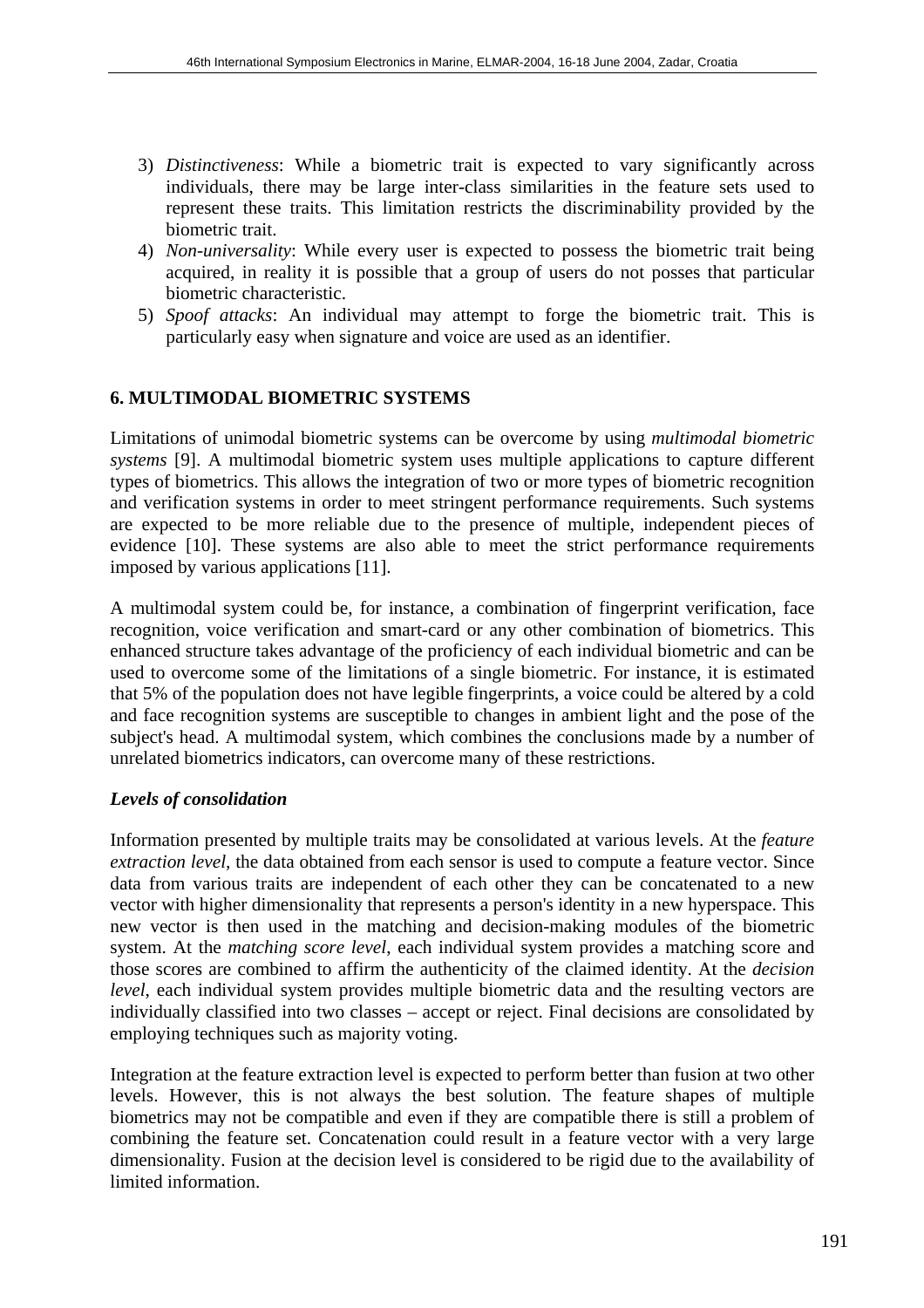Fusion at the matching score level seems to be the logical choice as it is relatively easy to access and combine scores presented by the different modalities [12]. It is generally believed that a combination scheme applied as early as possible in the recognition system is more effective.

Multimodal biometric systems can be designed to operate in five integration scenarios: 1) *multiple sensors*, 2) *multiple biometrics*, 3) *multiple units of the same biometric*, 4) *multiple snapshots of the same biometric*, 5) *multiple representations and matching algorithms for the same biometric* [2].

#### **7. CONCLUSION**

Biometrics refers to an automatic recognition of a person based on her behavioral and/or physiological characteristics. Many business applications (e.g. banking) will in future rely on biometrics since using biometrics is the only way to guarantee the presence of the owner when a transaction is made. For instance, fingerprint-based systems have been proven to be very effective in protecting information and resources in a large area of applications. Although companies are using biometrics for authentication in a variety of situations, the industry is still evolving and emerging. At present, the amount of applications employing biometric systems is quite limited, mainly because of the crucial cost-benefit question: supposing biometrics *do* bring an increase in security, will it be *worth* the financial cost?

The future probably belongs to multimodal biometric systems as they alleviate a few of the problems observed in unimodal biometric systems. Multimodal biometric systems can integrate information at various levels, the most popular one being fusion at the matching score level. Besides improving matching performance, they also address the problem of nonuniversality and spoofing.

Finally, the use of biometrics raises several privacy questions. A sound trade-off between security and privacy may be necessary; but we can only enforce collective accountability and acceptability standards through common legislation [1]. For example, if and when facerecognition technology improves to the point where surveillance cameras can routinely recognize individuals, privacy, as it has existed in the public sphere, will be wiped out. Even today, in some major cities, you are recorded approximately 60 times during the day by various surveillance cameras.

In spite of all this it is certain that biometric-based recognition will have a great influence on the way we conduct our daily business in near future.